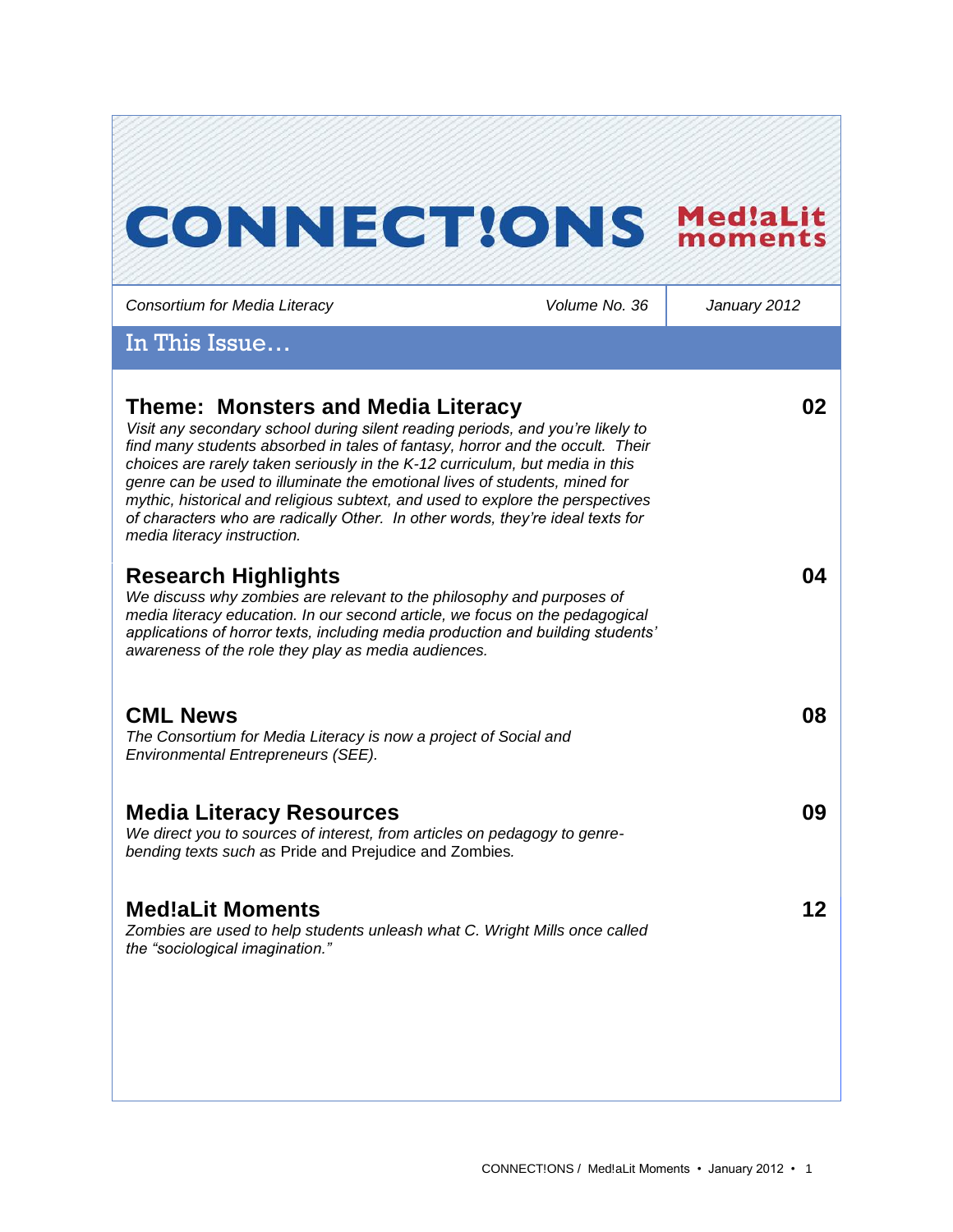# Theme: Monsters and Media Literacy

Media literacy education and scholarship helps teachers and students understand why audience reactions to images flickering across a screen matters, and the resurgence of zombies in popular media is a good case in point. The number of both studio and independent zombie movies has been on a steady rise since 2002. In 2007, two zombie films were screened at the Sundance Film Festival. Why the increased attention? As Kyle Bishop writes, "The twenty-first-century zombie movies are no different from their historical antecedents, but society has changed markedly since the World Trade Center towers were destroyed. Scenes depicting deserted metropolitan streets, abandoned human corpses and gangs of lawless vigilantes have become more common than ever, appearing on the nightly news as often as on the movie screen" ("Dead Man Still Walking," p. 18).

Zombie films point to borderless threats such as terrorism and climate change which challenge the ability of nation states to respond to them. In a sense, citizens are left alone to confront their own anxieties, and for this reason, critical attention to audiences of this genre has become more relevant than ever.

At a past Director"s Guild event, Wes Craven, who directed three of the "Nightmare on Elm Street" films, was asked why audiences continue to flock to horror movies. Craven replied, "They go because they"re already scared. These movies give them a beginning, middle and end to their fear." In the classroom, teachers and students need access to tools which can help them discuss the fears which this genre can evoke with an awareness of the nature of the media in which these unsettling images appear.

With the advent of 1980s 'slasher' franchises such as "Halloween," "Friday the 13<sup>th</sup>" and "Nightmare on Elm Street," horror films seemed to become a hyper-violent extension of the action film genre, and teachers tended to avoid them for their graphic violence. The fact that they appeared to provide teen audiences with the temporary thrill of a roller coaster ride in an amusement park made them even more suspect. Since then the genre has become much broader, and scholarship in the field has made it more difficult for educators to ignore For example, in one chapter of his 2010 book *The God Tube: Uncovering the Hidden Spiritual Message in Pop Culture*, James Lawler finds echoes of Immanuel Kant"s philosophical views on the nature of duty and self-sacrifice in "Buffy the Vampire Slayer" (WB Network, 1996- 2003). While vampires obey the natural laws of survival, Buffy"s felt sense of duty to make the world a safer place reflects "freedom and independence from the mechanism of nature" (quoted p. 64). Pop culture treatments of the supernatural such as "Buffy" are immensely appealing to students. As the essays in Lawler"s book demonstrate, they can be ideal texts for media literacy education.

In addition, changing trends in popular representations of vampires have stretched the boundaries of the horror/fantasy genre and made it more readily adaptable for classroom instruction. In 1975, Anne Rice"s *Interview with the Vampire* introduced the character of Louis,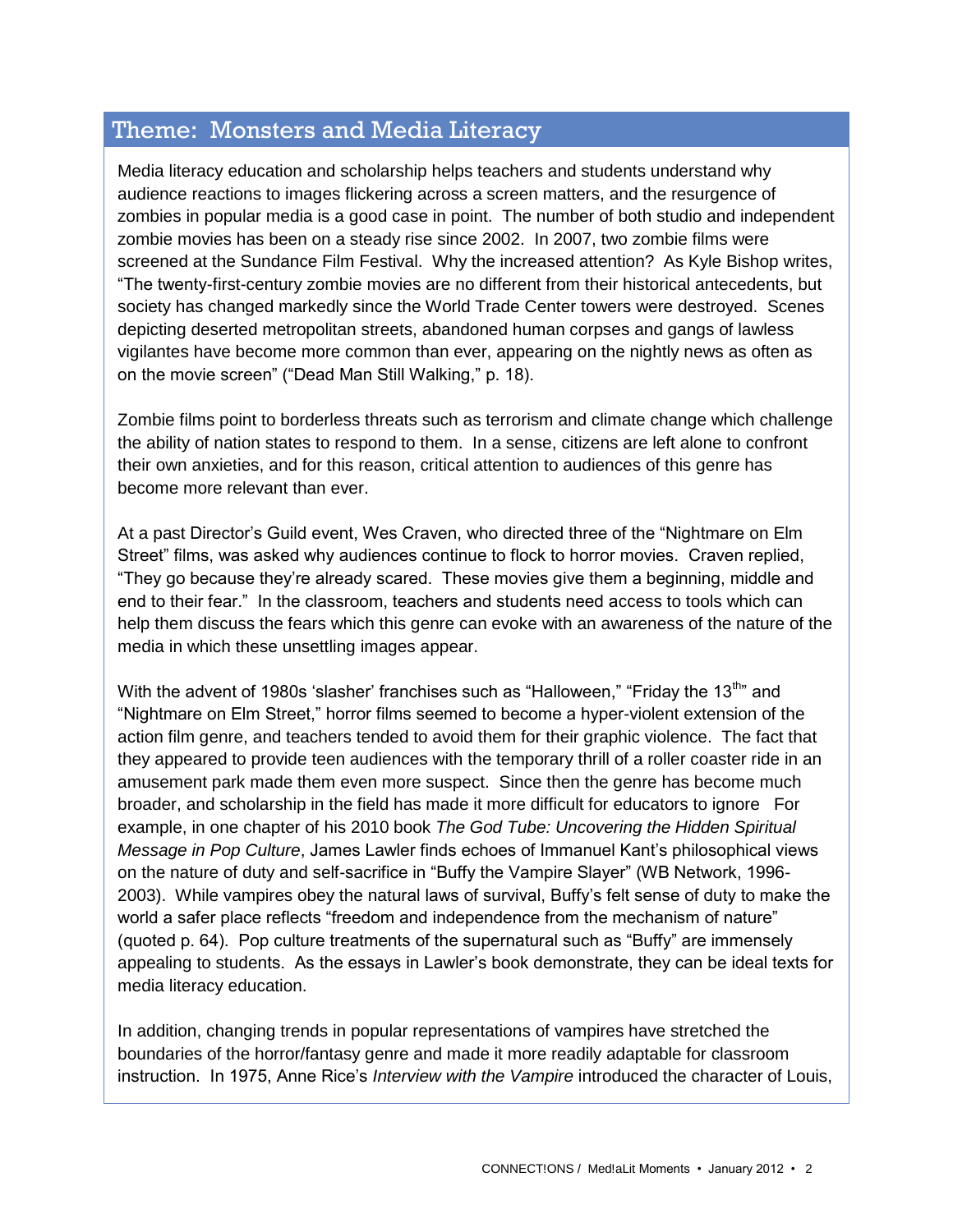a vampire given to doubts about the moral worth of his existence, to a wide readership. Today, popular media, from the "Twilight" films to TV series such as "The Vampire Diaries" and "Being Human" feature vampires who must address a wide range of moral and ethical dilemmas. All of these offer rich opportunities for reflection on the human (and vampire) condition.

In this issue of *Connections*, we discuss the protean nature of the horror/fantasy genre, illuminate the valuable role which these texts can play in the media literacy classroom, and offer strategies for instruction. In our research section, we analytically dissect the zombie as archetype, metaphor, and allegorical figure, and explain its relevance to media literacy education. In our second research article, we offer suggestions for encouraging students to explore multiple perspectives and for helping them develop awareness of themselves as media audiences. We also offer suggestions to help them become reflective, literate producers. Our resources section includes a wide variety of listings, from psychological studies to fictional oral histories. And in the MediaLit Moment, your students will learn how to become sophisticated social critics even as they scare the living daylights out of their audiences.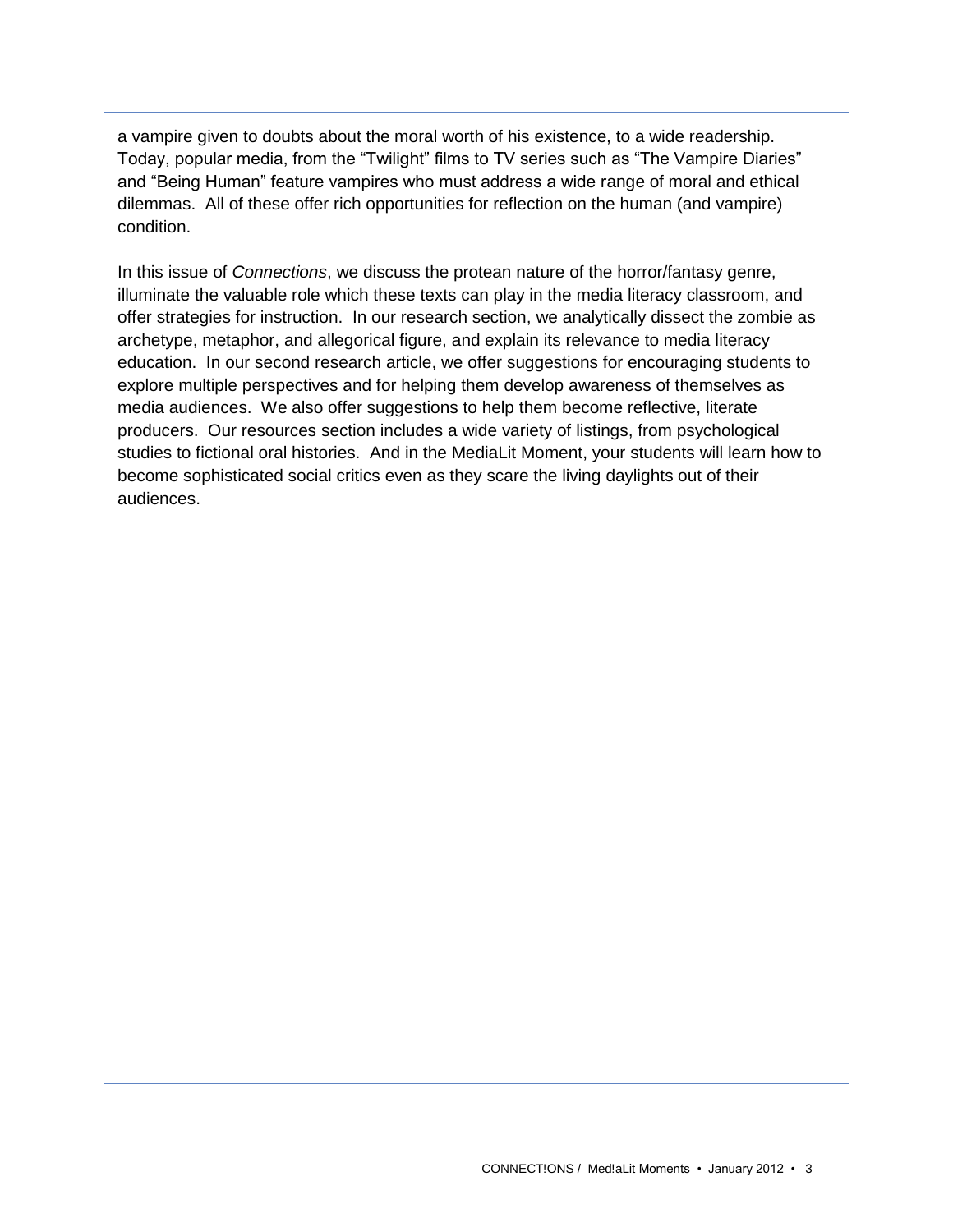## Research Highlights

#### **I, Zombie**

In "Pedagogy of the Living Dead: Using Students" Prior Knowledge to Explore Perspective," high school teacher Allan Nail tells the story of how he was able to engage students in a productive examination of zombies in literature and film. In searching for sources of inspiration for this unit, Nail recalls a previous unit he taught on James Twitchell"s *Adcult USA: The Triumph of Advertising in American Culture.* One of Twitchell"s major premises is that advertising has become a language we use to experience the world. From his point of view, we all learn to "read" the world through the advertisements that are ubiquitous to our culture. Nail underscored this point for students with activities which elicited their prior knowledge of advertising.

After some reflection, Nail decided to take a similar approach with zombie fiction. What did students know about Greek and Roman mythology? With the right prompts, students discovered that they knew quite a lot. And what about zombies and other monsters? The same result was obtained. Even students who had never seen a film or read a book about zombies could explain many of the basic attributes of these fictional creatures. Nail explained to students that all this knowledge was a ". . . .pop-cultural twist on Jung's notion of the collective unconscious—information that we share as a culture, even if we are unaware of how we know it" (p.50). With a little more discussion and analysis, students were ready to engage in sustained inquiry regarding the social implications of these archetypes in the media texts in which they appeared.

There"s another direction to take with Nail"s work, however. The creatures created by popular media don"t simply exist as "information that we share." Who created that information, and for what purpose? Nail reached for Twitchell"s *Adcult* as a sort of intellectual sounding board as he drafted his unit, but he would have done well to include it in the zombie unit itself. Students may use the language of advertising, but if they do so without an awareness of the fact that this language is constructed, it may also use them. Advertising actively constructs a reality and worldview for us that defines us as consumers. Similarly, the creatures created by popular media don"t just populate our cultural unconscious. They also have the power to colonize it.

The film "Resident Evil" provides a good example. Viewers encounter a clear critique of corporate power in the fictional Umbrella Corporation. It is the largest corporation in the United States. The viral epidemic that created the zombie apocalypse is essentially the result of a secret Umbrella experiment gone awry. Yet "Resident Evil" itself is a multi-media franchise that includes five live action films, three CGI films, and nearly two dozen video games. With "Resident Evil," zombies have not only captured the imagination of young adult viewers and players, but have also captured them as a market. This irony is not likely to be completely lost on teen audiences, but any "pedagogy of the living dead" should allow adequate time for reflection and open dialogue on these issues.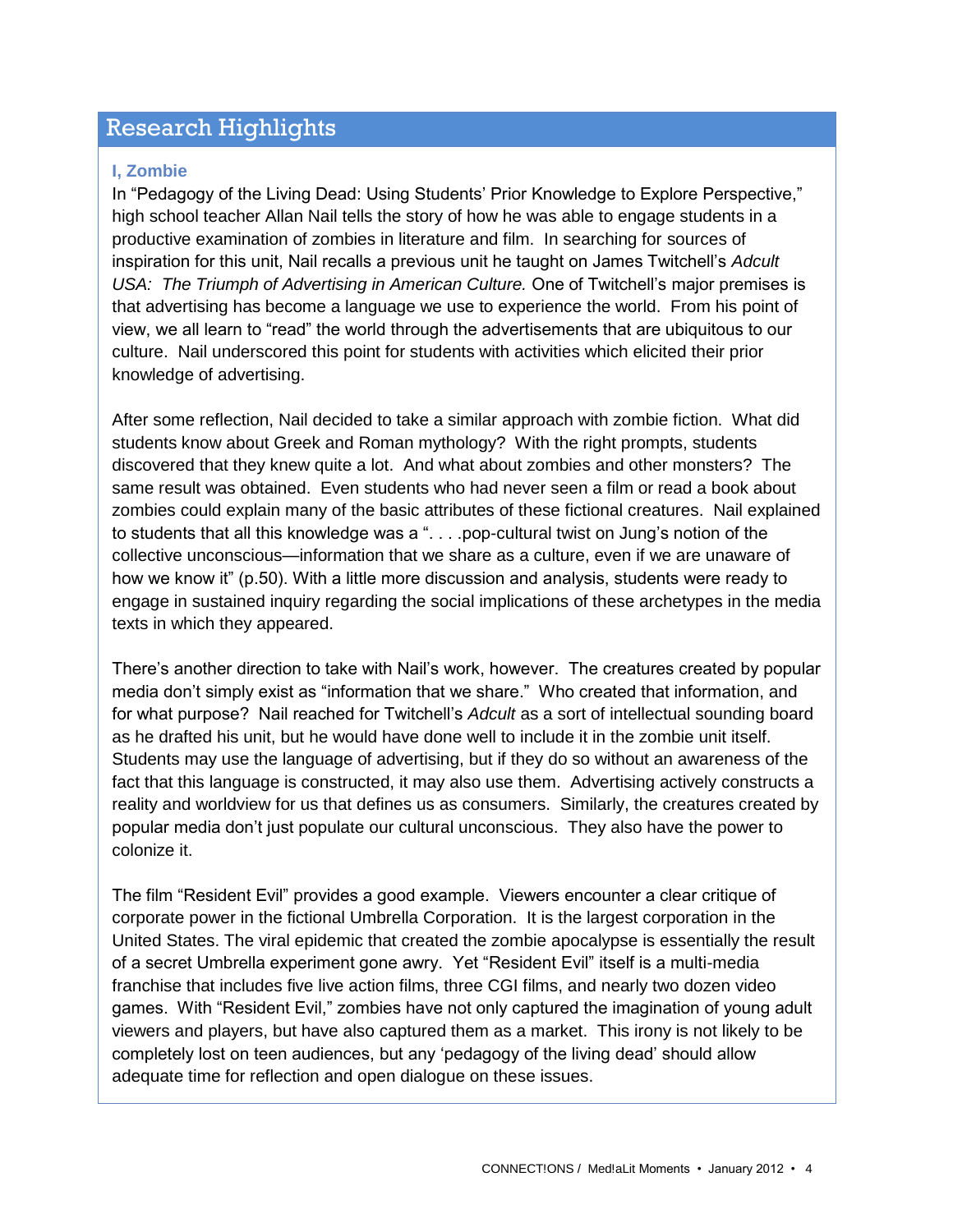Speaking metaphorically, it"s easy to establish a connection between zombies and media audiences. Zombies are mindless consumers. When audiences fail to ask questions about the media they use, they may become mindless consumers, too. But there"s something about zombies that is also quite literal, that moves beyond both myth and metaphor. The zombie is also an allegorical figure who haunts our common past.

Zombie-ism originated in Haiti, from tales of voodoo sorcerers, or *bokor*, who resurrected the recently dead and ordered them to do their bidding, including working the fields. As anthropologist Joan Dayan explains, "Born out of the experience of slavery and the sea passage from Africa to the New World, the zombie tells the story of colonization: the reduction of human into thing for the ends of capital. For the Haitian no fate is to be more feared" (qtd. Stratton, "Zombie Trouble," p.270). The zombie puts us in mind of our ancestors. Were they the colonists? The colonized? Both?

One of the fascinating things about audience response to zombies in the last decade is that discussing and detailing preparations for a possible zombie apocalypse has become a common pastime for adults as well as children. In one blog post from May 2011, the U.S. Centers for Disease Control compared preparations one might make for a zombie invasion with the preparations one should make for other emergencies. It seems likely that these preparations reflect a latent awareness that "zombies are us." In any case, the next time you find yourself teaching material which includes the walking dead, it is worthwhile to ask: Who exploits? Who is exploited? Are we either of those things?

#### **Speaking of Horror**

One important reason why horror texts can be a valuable media literacy resource is that they offer students a privileged glimpse into the life of characters who are somehow "other." In Allan Nail"s "Pedagogy of the Living Dead," mentioned in our last article, the author assigned his students Richard Matheson"s 1954 novel *I Am Legend* to help them explore multiple perspectives. *I Am Legend* is the first fictional work that popularized the concept of a worldwide apocalypse due to disease. Conveniently, vampirism is the primary symptom of this plague. As a matter of survival, the main character, Robert Neville, becomes a fearless vampire hunter. By the end of the novel, Neville is captured by a contingent of vampires who are building a new society. In prison, he learns that he will be publicly executed. Neville had thought of himself as the lone survivor of a "normal" human culture, but when he is brought out for execution, he sees the fearful reactions of the vampire crowd, and realizes that--to them--he is the creature which had for so long ruthlessly hunted and killed their own. He has become a legend to them.

In a recent conversation, Sister Rose Pacatte, FSP, who directs the Pauline Center for Media Studies in Culver City, California, offered these reflections on the Other in horror and science fiction: "These creatures are us, they're some aspect of us that's acting in this other universe. Or they"re among us, but we don"t see them. These stories allow us to enter into these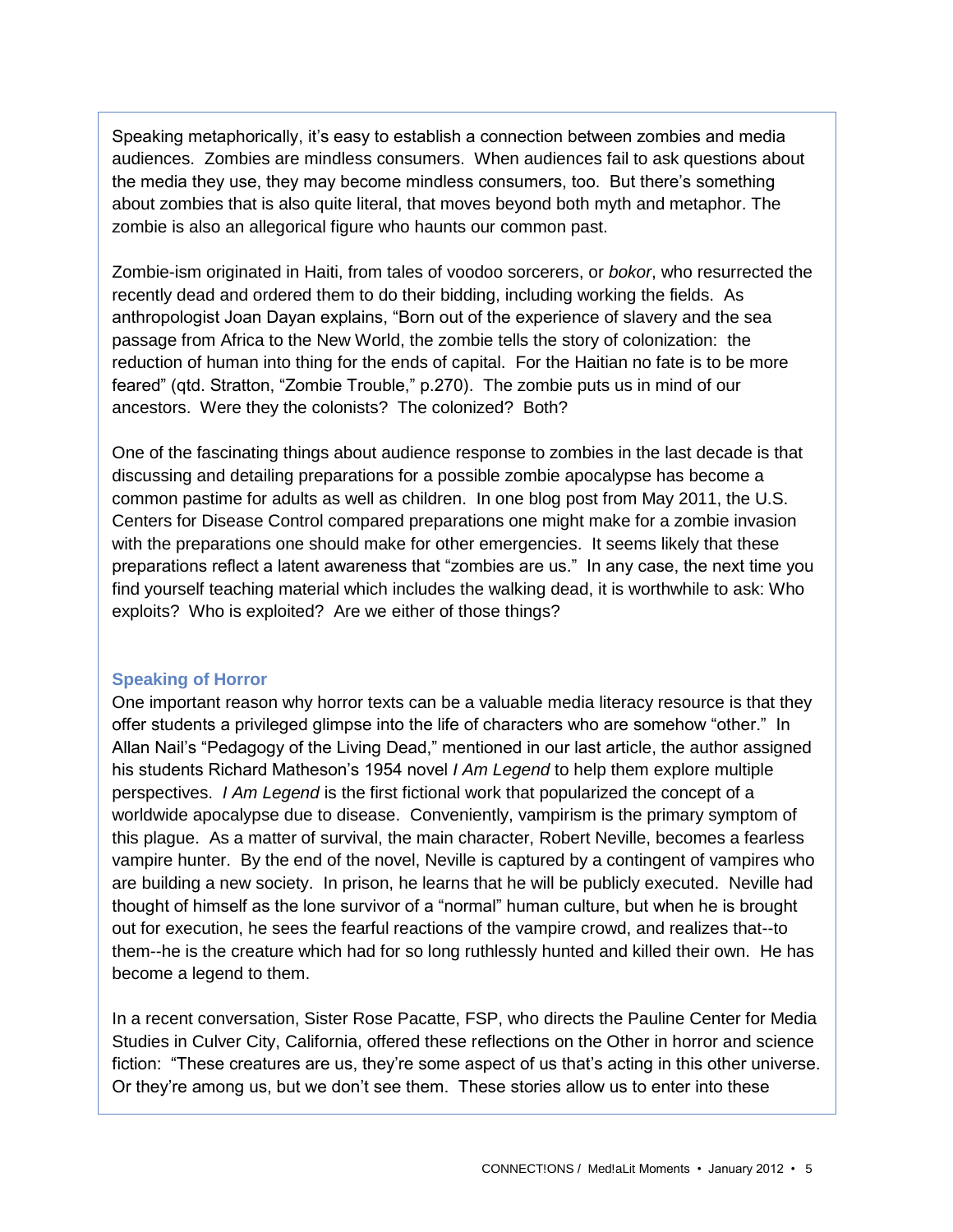ethical and moral scenarios, interpersonally, in the community, and by extension in the broader world. In "Super 8," an alien is captured by the government, but all it wants to do is to go back home. We see the reactions, the role of government. It"s a science fiction story, but it's loaded with parallels. It's a metaphor for how we treat each other.... It's also a literary structure for film, a story paradigm with a purpose. Any TV program or film which can talk about these kinds of things that matter. . .can be used to create a dialogic, communicative moment with students."

Discussing students" motivations for watching horror films and their responses to them is also a worthwhile endeavor. First of all, you may not be able or willing to show clips from horror films which are graphic, disturbing, or carry a rating beyond PG-13. But you can always discuss students" reactions to them in class, especially if they are the ones initiating the conversation.

Second, those motivations and reactions will be many and varied. At times students will feel the same need for catharsis which theater audiences have experienced since ancient times. Other reactions may be more complex. Horror films are popular because they plunge audiences into worlds which differ radically from their everyday reality. They"re wild. They"re unpredictable. Audience reactions to horror can be unpredictable as well. Horror films can bring one to an excited or aroused state, and in psychological terms, that excitement may be transferred to a variety of affective responses, from enjoyment and humor to anger, aggression, and dysphoric (or despairing) empathy (Johnston, "Adolescent Motivations for Viewing Graphic Horror," p.529). In other words, students may approach horror texts from a number of different emotional perspectives, and these are worth exploring.

While most 21st century horror boasts state-of-the-art effects, takes place in contemporary settings and features equally contemporary family relationships, it's still essentially a conservative genre. Gender stereotypes of male killers and female victims are still common, and deserve to be problematized in the classroom. By the same token, horror texts can lead to productive conversations on the nature of good and evil. A recent American Public Media interview with Diane Winston, Knight Chair of Media and Religion at the USC Annenberg School for Communication, features a well-considered discussion of religious and moral themes in current television series such as "The Walking Dead" and "Dexter." (You can visit our resources section for a link to a podcast recording of this interview).

Finally, you may wish to give students the opportunity to write some fan fiction or mount their own media productions. A recent article in *Writer* magazine proclaims: "Zombie novels are putting authors on the bestseller lists. Zombie fiction is helping authors—pros and first-timers alike—break through into the mainstream, genre and young adult markets. Since 2002, living-dead enthusiasm has spread like a pandemic, and there is no end in sight. You don"t even have to like zombies to get a career boost from them" (Maberry, "Go on. Bring a zombie to life," p.22) While publishers and film producers are capitalizing on creature fiction, young adults have the same body of expert knowledge on the undead at their disposal that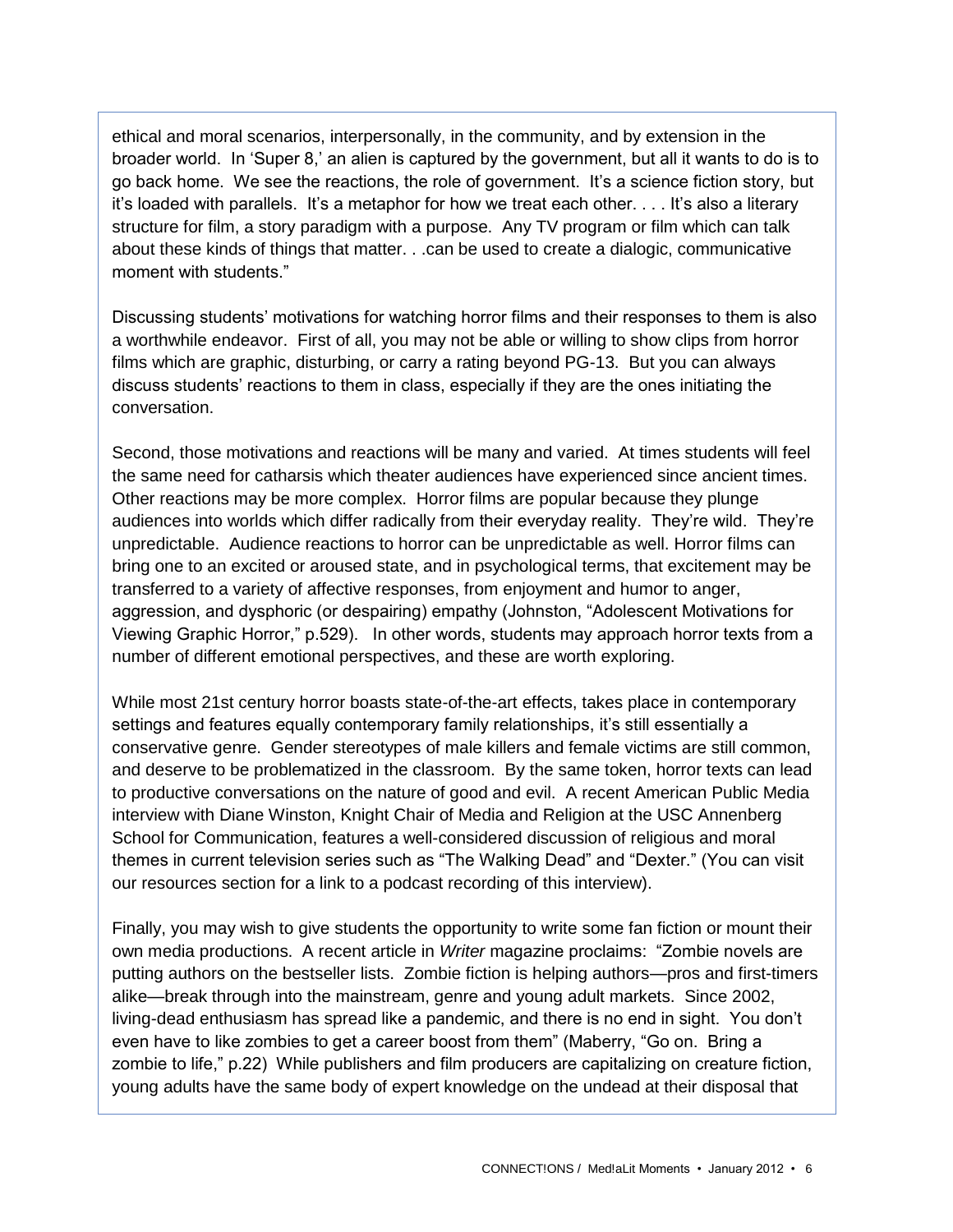adults do, and their voices certainly deserve to be heard. Moreover, as the opening paragraphs of this article attest, the horror/fantasy genre is a perfect platform for social commentary, and it's a great venue for students to learn how to consciously frame values and points of view in the media they produce.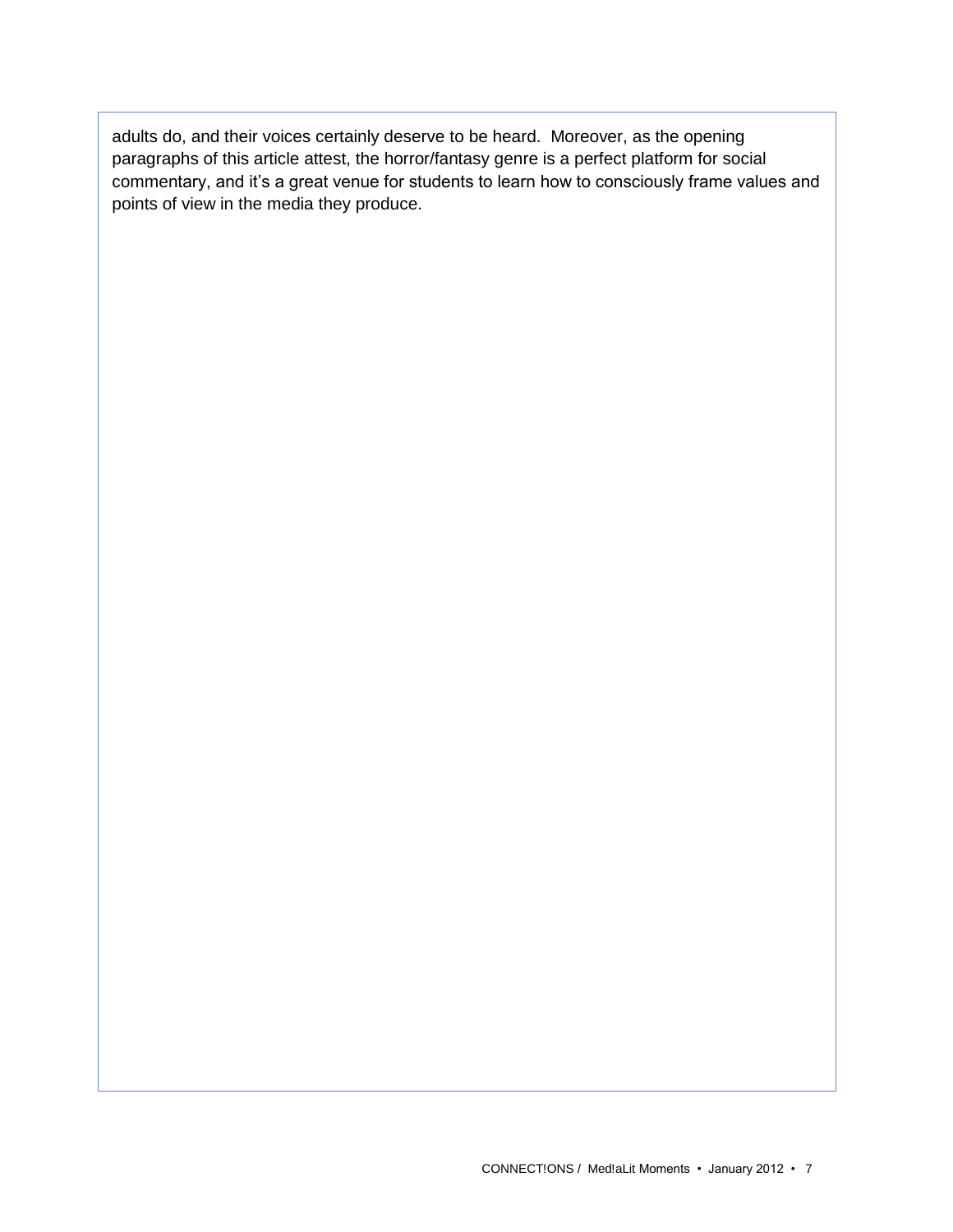# CML News



The Consortium for Media Literacy is now a project of Social and Environmental Entrepreneurs (SEE). Donations to the Consortium for the advancement of media literacy research can be made directly to **SEE**.

## **CONSORTIUM** for **MEDIA LITERACY**

**Uniting for Development** 

### **About Us…**

The Consortium for Media Literacy addresses the role of global media through the advocacy, research and design of media literacy education for youth, educators and parents.

The Consortium focuses on K-12 grade youth and their parents and communities. The research efforts include nutrition and health education, body image/sexuality, safety and responsibility in media by consumers and creators of products. The Consortium is building a body of research, interventions and communication that demonstrate scientifically that media literacy is an effective intervention strategy in addressing critical issues for youth.

[www.consortiumformedialiteracy.org](http://www.consortiumformedialiteracy.org/)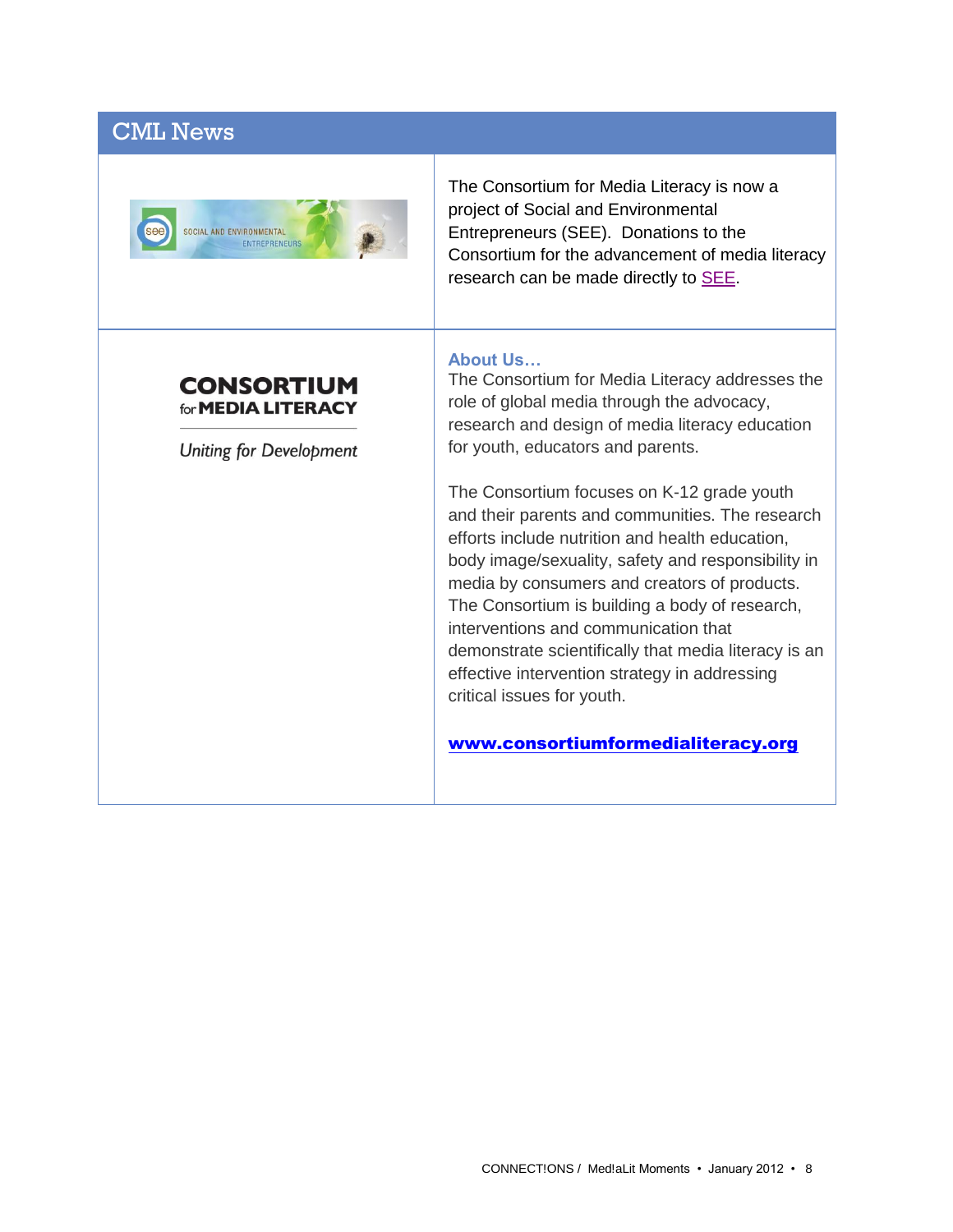## Resources for Media Literacy

**Teaching Tip:** Know your vampires, zombies, and other monsters. Take time to read the books, or watch the hit movies and television shows that your students find so appealing. Pay attention to this growing genre and carefully screen clips for classroom use.

## **Resources for Monsters and Media Literacy**

Sources Cited:

Bishop, Kyle. "Dead Man Still Walking: Explaining the Zombie Renaissance." *Journal of Popular Film & Television* 37.1 (2009): 16-25.

Johnston, Deirdre D. "Adolescents" Motivations for Viewing Graphic Horror." *Human Communication Research* 21.4 (1995): 522-552.

Lawler, Robert. *The God Tube: Uncovering the Hidden Spiritual Message in Pop Culture*. Chicago: Open Court Publishing, 2010.

Maberry, Jonathan. "Go on. Bring a Zombie to Life." *Writer* 123.10 (2010): 22-24.

Nail, Allan. "Pedagogy of the Living Dead: Using Students" Prior Knowledge to Explore Perspective." *English Journal* 98.6 (2009): 49-55.

Stratton, Jon. "Zombie Trouble: Zombie Texts, Bare Life and Displaced People." *European Journal of Cultural Studies* 14.3 (2011): 265-281.

U.S. Centers for Disease Control and Prevention. "Preparedness 101: Zombie Apoclaypse." Public Health Matters Blog, 16 May 2011. Accessed 20 January 2012 <http://blogs.cdc.gov/publichealthmatters/2011/05/preparedness-101-zombie-apocalypse/>

#### RECOMMENDED

Common Sense Media [\(http://www.commonsensemedia.org\)](http://www.commonsensemedia.org/)

Sometimes film reviews are essential to choosing media for the classroom. The Common Sense Media site features searchable reviews of films and other media, including horror films. Thinking of reaching for "Zombieland"? Well, how about Sam Raimi"s "Drag Me to Hell," which carries a PG-13 rating and a clear message about personal integrity?

"Monsters We Love: TV"s Pop Culture Theodicy."

<http://being.publicradio.org/programs/2011/monsters-we-love/>

In December 2011, Krista Tippett of American Public Media"s radio program "On Being" interviewed Diane Winston, Knight Chair of Media and Religion at the USC Annenberg School of Communication. Winston has much to say about religious themes and symbolism on AMC"s "The Walking Dead," and also discusses provocative questions about good and evil posed on series such as "Dexter" and "Breaking Bad."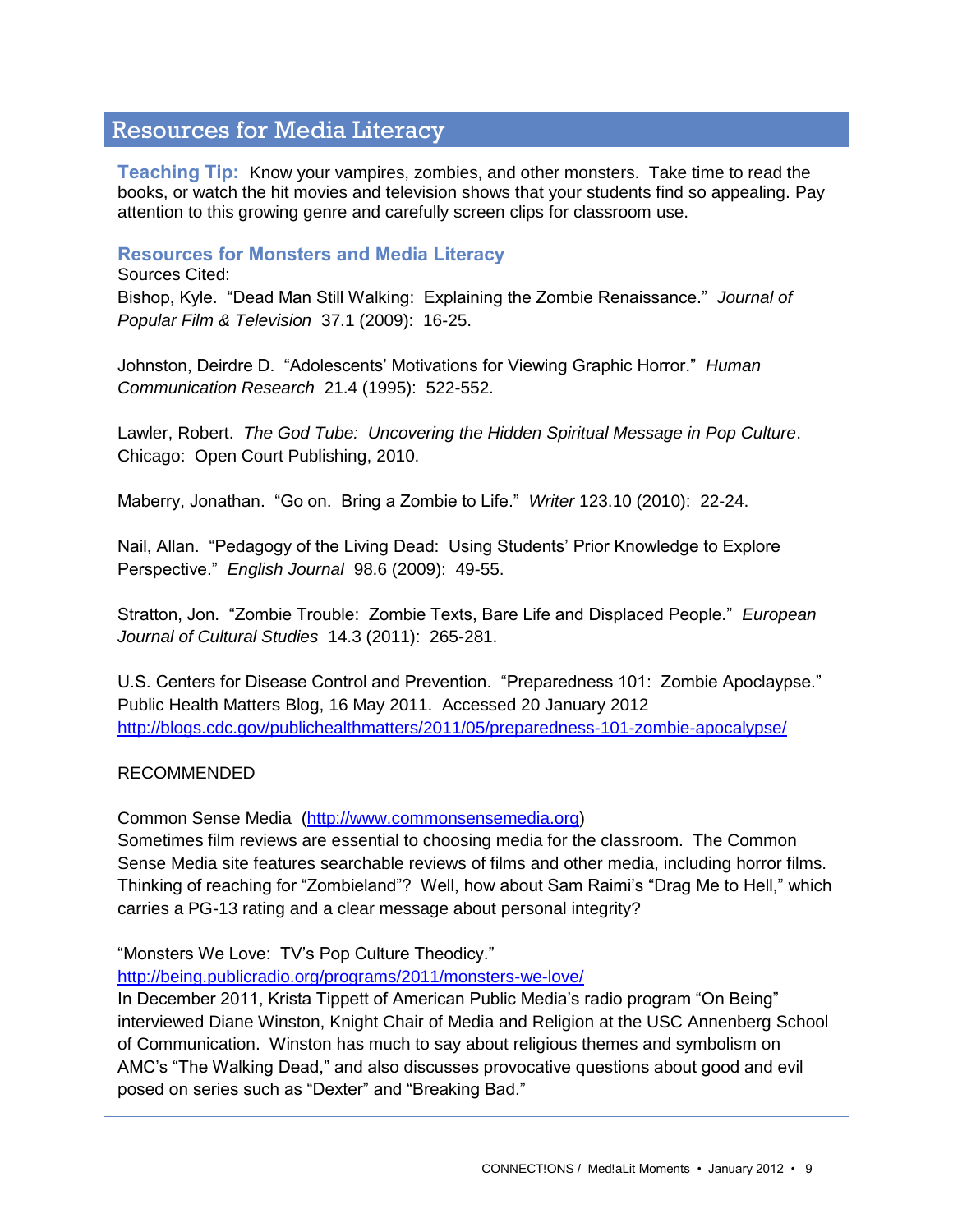Drezner, Daniel W. "How I Learned to Stop Worrying and Love Zombies." *Chronicle of Higher Education* 57.24 (2011): B13-B14.

Drezner, a political scientist at Tufts University, uses a zombie apocalypse as a hypothetical scenario from which to assess the ability of standard international-relations paradigms to analyze global threats to security. He discovers that they don"t work very well. The good news is that zombies make a great focal point for multidisciplinary scholarship. What"s more, students can actually use their knowledge of zombies to analyze differing theories of international relations.

Edwards, Kim. "Moribundity, Mundanity and Modernity: "Shaun of the Dead."" *Screen Education* No. 50 (2008): 99-103

Witty, insightful analysis of zombie comedy "Shaun of the Dead" (2004). Edwards argues that London after the zombie invasion doesn"t look all that different than the way it did before.

Bode, Lisa. "Transitional Tastes: Teen Girls and Genre in the Critical Reception of *Twilight*." *Continuum*, 24.5 (2010): 707-719

Good media literacy educators make a point of respecting students" points of view. Bode takes reviewers to task for constructing particular teen audiences to support their opinions of *Twilight*. Another possible option for reviewers? Remember what it was like to be an adolescent and incorporate both adolescent and adult points of view into the review.

Jarvis, Christine. "School is Hell: Gendered Fears in Teenage Horror." *Educational Studies* 27.3 (2001): 257-267.

Jarvis conducts an insightful content analysis of the role of school locations in horror films and television programs. Social and academic anxieties, especially for female characters, are magnified in these settings.

Nolan, Justin M., and Gery W. Ryan. "Fear and Loathing at the Cineplex: Gender Differences in Descriptions and Perceptions of Slasher Films." *Sex Roles* 42, No. 1-2 (2000): 39-56. According to the authors, horror movies may evoke particular fears in male viewers which female viewers don"t feel as intensely.

Webb, Jen, and Sam Byrnand. "Some Kind of Virus: The Zombie as Body and as Trope." *Body and Society* 14.2 (2008): 83-98.

Explores the zombie phenomenon from a variety of theoretical perspectives--sociological, philosophical, psychoanalytic, and more.

Beck, Bernard. "Fearless Vampire Kissers: Bloodsuckers We Love in *Twilight*, *True Blood* and Others." *Multicultural Perspectives* 13.2 (2011): 90-92 Good discussion on using popular media in the horror/fantasy genre to address social questions about the Other.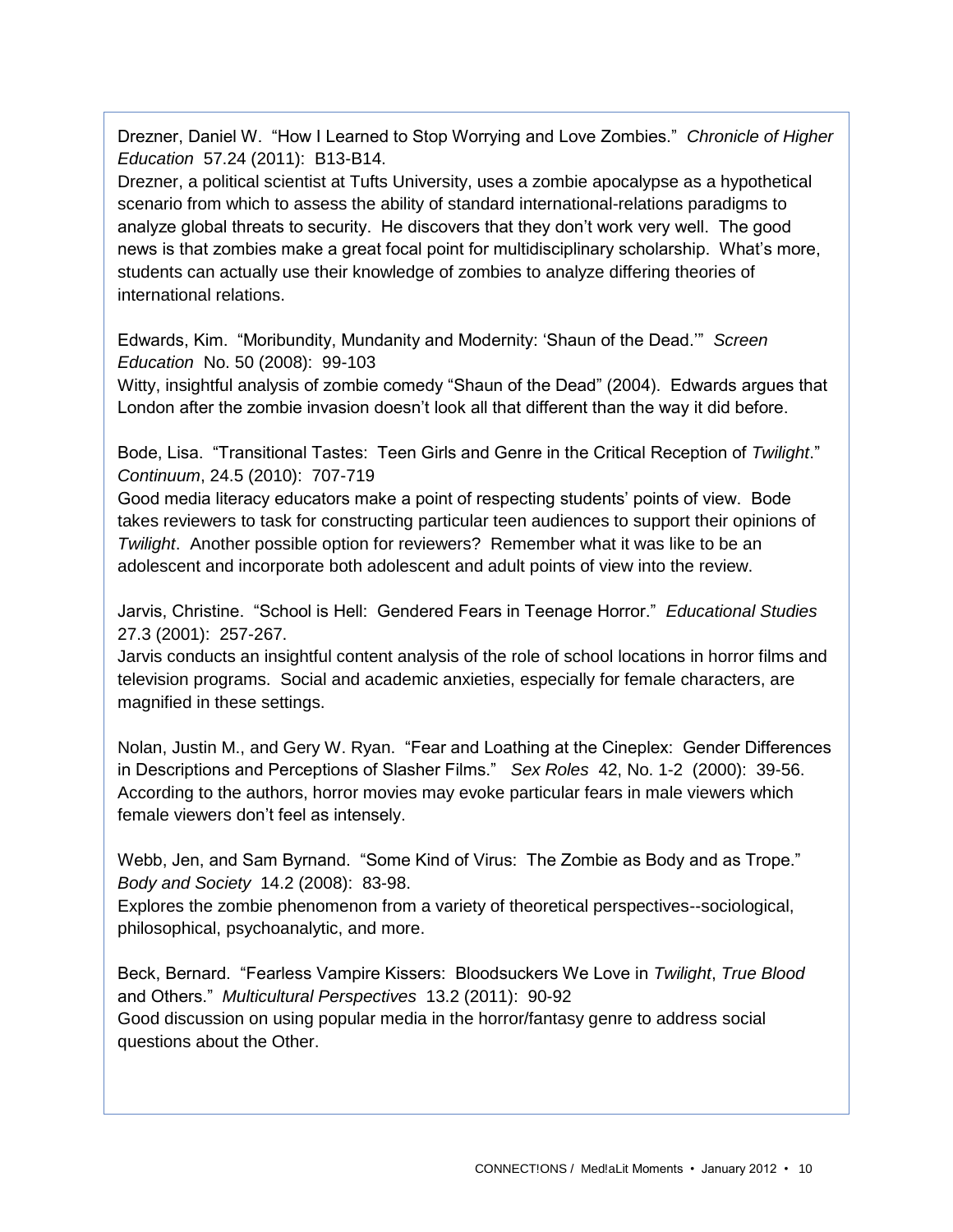News and Reviews:

Sister Rose Pacatte. "The Book of Eli: Prophecy or High Octane Action Flick?" *National Catholic Reporter* online. Blog post, 15 January 2010. Accessed 20 January 2012 <http://ncronline.org/blogs/ncr-today/book-eli-prophecy-or-high-octane-action-flick> The Hughes brothers' "The Book of Eli" is one of the most recent (and perhaps successful) films to explore religious themes in a post-apocalyptic setting. Sister Rose Pacatte offers this nuanced review.

Stanley, Alessandra. "The Undead are Undaunted and Unruly." *New York Times*, Late Edition (East Coast), 29 October 2010: C1.

Review of AMC"s "The Walking Dead" provides good interpretive survey of both zombie and vampire subgenres.

Klosterman, Chuck. "My Zombie, Myself: Why Modern Life Feels Rather Undead." *New York Times*, Late Edition (East Coast), 5 December 2010: AR1. Personal, highly metaphorical and sometimes lyrical exploration of the zombie phenomenon.

Zombie Fiction:

Whitehead, Colson. *Zone One*. New York: Doubleday, 2011. A literary novelist decides to enter the zombie fray. Many severed heads, but even more frequent digressions on our nostalgic longing for certainty in an uncertain world.

Grahame-Smith, Seth. *Pride and Prejudice and Zombies*. Philadelphia: Quirk Books, 2009. "Can Elizabeth Bennett vanquish the spawn of Satan? And overcome the social prejudices of the class-conscious landed gentry?" (from book description).

Brooks, Max. *World War Z: An Oral History of the Zombie War*. New York: Crown Publishing Group, 2006.

Using oral historian Studs Terkel"s *The Good War* as a source of inspiration, the author positions himself as a fictional agent of a United Nations commission gathering first-person accounts of the zombie apocalypse and the human-zombie conflict which followed. An international group of interviewees contribute to the reader"s understanding of the religious, geo-political and environmental aftermath of the Zombie War. Not only has *World War Z* been produced in audio book format featuring the voices of Alan Alda and other A-list actors, a film version starring Brad Pitt is due to be released on the appropriately apocalyptic date of December 21, 2012.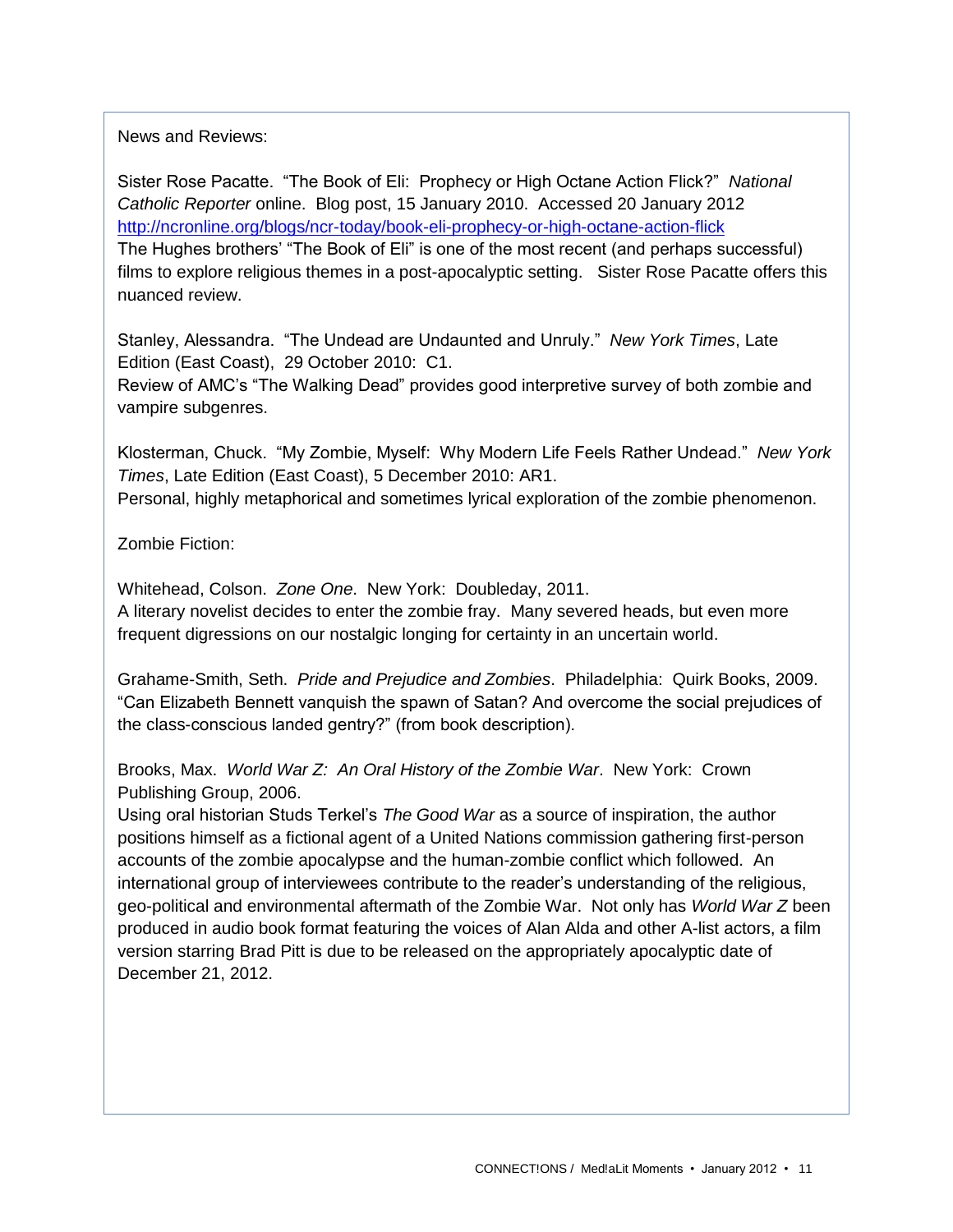# Med!aLit Moments

## **DIY Zombie Apocalypse**

A single film, George Romero's "Night of the Living Dead," with its legions of 'undead' mass murderers, has created one of the most enduring archetypes in pop culture history. Since then, all of us have become familiar with the attributes of the modern zombie--blank stares, a slow, jerky gait, subsistence on an all-protein diet. Zombies are also a trope or figure of speech. "Ted, you really shouldn"t be working those ten hour days. You look like a zombie!" Most importantly, zombies are tropes with a social significance. They come in packs and herds, and they raise the question, why are they so mindless, and what are they following?

The answers which film producers have given to that question have been very different. Released in 1968, at the height of the Vietnam War, "Night of the Living Dead" has been dubbed "hippie horror" for its apparent commentary on the terrors of a war without purpose. In 2004, "Shaun of the Dead" featured many characters in "dead-end" jobs who seem little changed by their transformation into zombies. In this MediaLit Moment, your students will be able to unleash their social imagination as they answer the "zombie question" for themselves.

#### *Have students write their own version of the zombie apocalypse*

AHA!: When I write about the future zombie invasion, I'm saying something about the kind of world we live in now!

**Key Question #4 for Producers:** Have I clearly and consistently framed values, lifestyles and points of view in my content?

**Core Concept #4:** Media have embedded values and points of view.

**Key Question #2 for Producers:** Does my message reflect understanding in format, creativity and technology?

**Core Concept #2:** Media messages are constructed using a creative language with its own rules.

**Grade Level**: 5-12

**Materials:** paper, pencil, imagination

**Activity:** Discuss the social implications of zombie film and fiction with students in the way it"s been introduced above. Perhaps the single best example to give students is the Resident Evil series. It's not just a video game. The Umbrella Corporation featured in the movie and video games treated all its employees as expendable—and they all became zombies as a result.